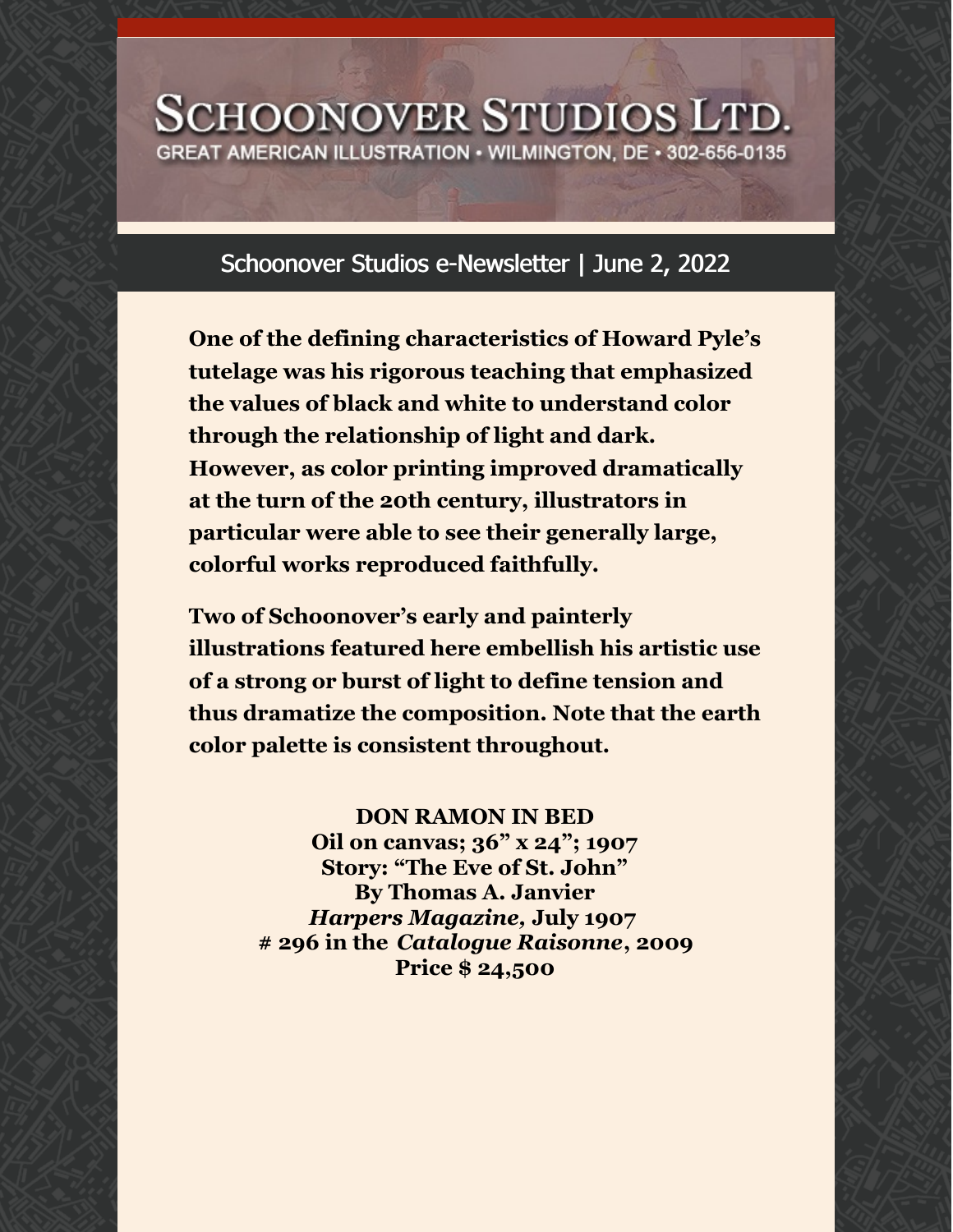

**WRAPPED IN A WHITE SHROUD Oil on canvas; 36"x 22"; 1908 Story: " Legends of the City of Mexico" By Thomas A. Janvier** *Harpers Monthly Magazine***, February 1909 # 370 in the** *Catalogue Raisonne,* **2009 Price \$ 24,500**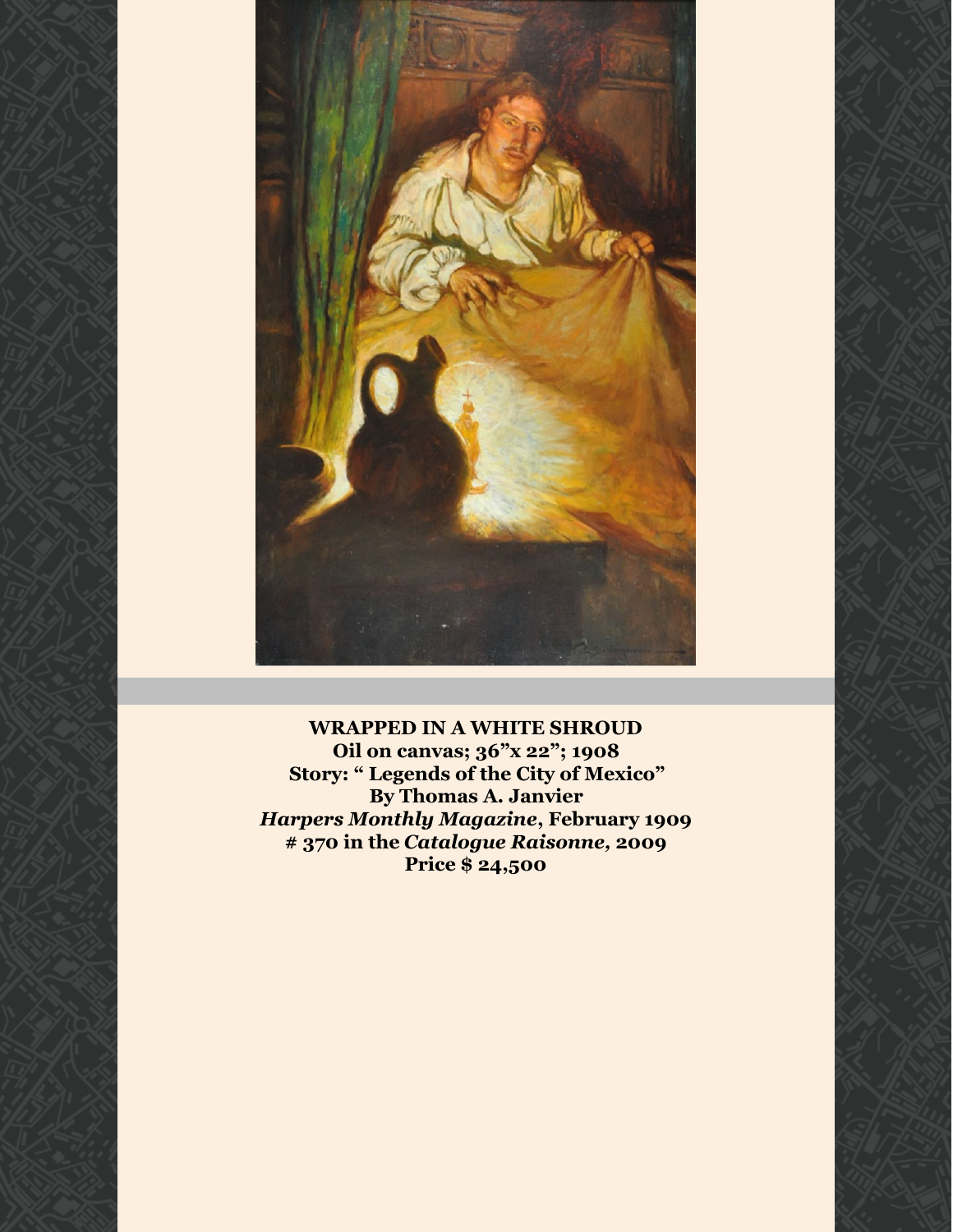

## Please Check our Web Site for new [inventory.](https://schoonoverstudios.com/)



**Share Your [Feedback](mailto:studios@dca.net,dave@uddergenius.com)**